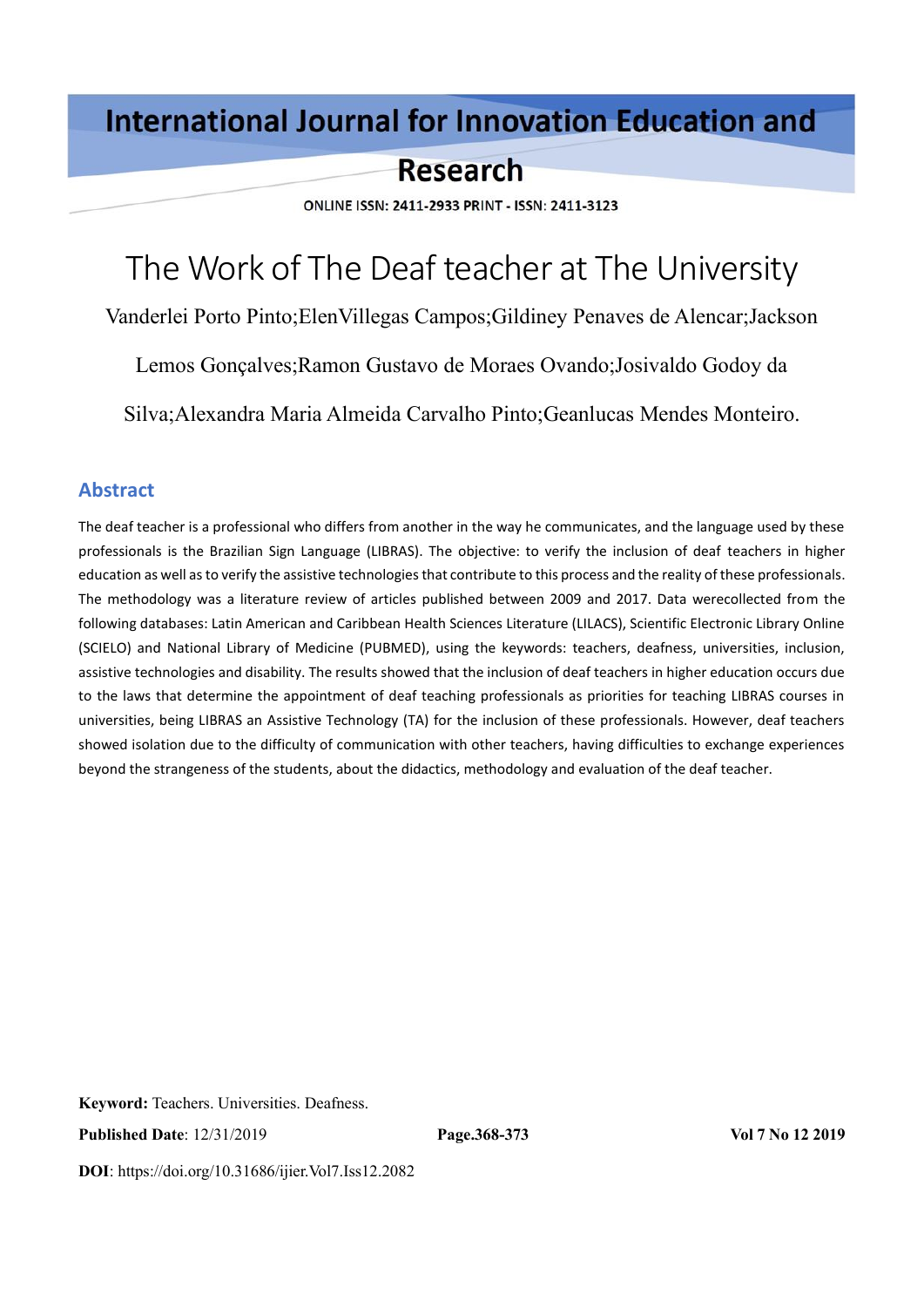# **The Work of The Deaf teacher at The University**

# **Vanderlei Porto Pinto, ElenVillegas Campos\*, Gildiney Penaves de Alencar, Jackson Lemos Gonçalves, Ramon Gustavo de Moraes Ovando, Josivaldo Godoy da Silva, Alexandra Maria Almeida Carvalho Pinto, Geanlucas Mendes Monteiro.**

Graduate Program in Health and Development in the West Central Region, Federal University of Mato Grosso do Sul, Campo Grande-MS-Brazil, CEP: 79070–900.

\*e-mail: [elenvillegas@hotmail.com](mailto:elenvillegas@hotmail.com)

## **ABSTRACT**

*The deaf teacher is a professional who differs from another in the way he communicates, and the language used by these professionals is the Brazilian Sign Language (LIBRAS). The objective: to verify the inclusion of deaf teachers in higher education as well as to verify the assistive technologies that contribute to this process and the reality of these professionals. The methodology was a literature review of articles published between 2009 and 2017. Data werecollected from the following databases: Latin American and Caribbean Health Sciences Literature (LILACS), Scientific Electronic Library Online (SCIELO) and National Library of Medicine (PUBMED), using the keywords: teachers, deafness, universities, inclusion, assistive technologies and disability. The results showed that the inclusion of deaf teachers in higher education occurs due to the laws that determine the appointment of deaf teaching professionals as priorities for teaching LIBRAS courses in universities, being LIBRAS an Assistive Technology (TA) for the inclusion of these professionals. However, deaf teachers showed isolation due to the difficulty of communication with other teachers, having difficulties to exchange experiences beyond the strangeness of the students, about the didactics, methodology and evaluation of the deaf teacher.*

**Keywords:** Teachers. Universities. Deafness.

# **INTRODUCION**

Hearing loss is one of the most common sensory disturbances. About 10% of the adult population has some degree of hearing loss, accentuating to one third when the population is over 65 years old. Abnormalities of the ear, middle ear, and ear canal that impede the transmission of sound from the external environment to the inner ear cause hearing loss (KASPER *et al*., 2017).

Brazilian decree number 5.296 of 2004 defines hearing impairment as bilateral, partial or total loss of 41 dB or more of hearing. There are several types and levels of hearing impairment, people with mild and moderate hearing loss are called hearing impaired, while those with severe losses (between 70 and 90 dB) and deep (above 90 dB) are considered deaf (Brazil, 2004).

According to the last census of Brazilian Institute of Geography and Statistics (IBGE), in the year 2010, considering the population brazilian residing in the country, 23.9% had at least one of these deficiencies: visual, auditory, motor and mental or intellectual. Of these, 9.7 million reported hearing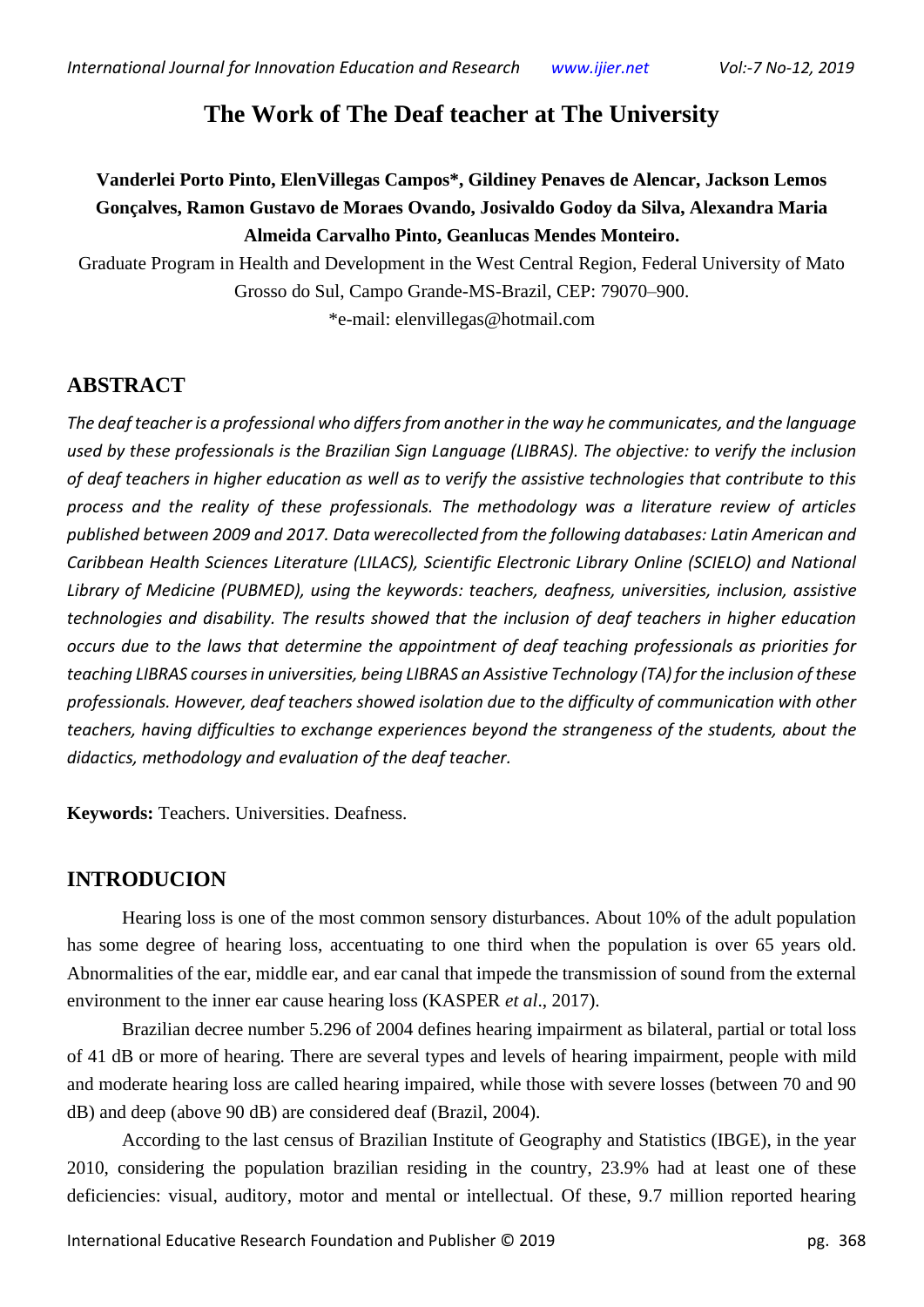impairment (5.1%), being 2.1 million of people with severe hearing impairment; 344.200 people with deafness and 1.7 million of people with great difficulty hearing.

The LIBRAS is the first language of the deaf population, who often do not have knowledge of the language, since many are born with deafness and for these Brazilians is regarded as a second language, therefore learning is difficult for verbal and written communication (SOUZA *et al*., 2017).

The recognition of LIBRAS as official in Brazil is one of the great achievements for the deaf community and its approval was through Law number 10.436 that marks the beginning of the conquest of rights of this population. The norm completed 15 years and despite advances, the deaf still continue to face barriers (BRAZIL, 2019).

Santos *et al*. (2017), states that the lack or even misunderstanding of people's speech can lead people with hearing impairment to feel excluded and suffer prejudice, and thus, loss of quality of life.

Through communication occur the processes of socialization that is associated with the processes of interaction and is a fundamental element of the human constitution. Social exclusion occurs dueto communication barriers (Vygotsky, 2010 and Warschauer, 2006).

The National Policy for the Integration of Persons with Disabilities, in line with the National Human Rights Program, follows three principles: the development of joint action by the State and civil society to ensure the full integration of persons with disabilities into the socioeconomic and cultural context, thus obtaining equal opportunities in society (BRASIL, 1999).

The inclusion of people with hearing impairment favors a space for configuring social relations and where it is also possible to exercise citizenship. Subjects with hearing impairment can gain their autonomy and integrate into society (Klein, 1998).

In this context, this study aimed to verify the inclusion of deaf teachers in higher education as well as to verify the assistive technologies that contribute to this inclusion.

#### **MATERIALS AND METHODS**

This study is a literature review that aimed to verify the inclusion of deaf teachers in higher education as well as to verify the assistive technologies that contribute to this process and also the reality of these professionals.

The literature review is part of a research project that explicitly reveals the universe of authors' scientific contributions on a specific theme (Santos and Candeloro, 2006).

For this research, the relevant databases were used: Latin American and Caribbean Health Sciences Literature (LILACS), Scientific Electronic Library Online (SCIELO) and the National Library of Medicine (PUBMED). The following keywords were used to search: deaf teacher, university, inclusion, exclusion, assistive technologies and disability. This review included open-access articles from 2009 to 2017 and written in Portuguese. Restricted access and written in a language other than Portuguese were excluded.

#### **RESULTS AND DISCUSSION**

**The shortage of deaf teaching professionals: A reality in Brazil**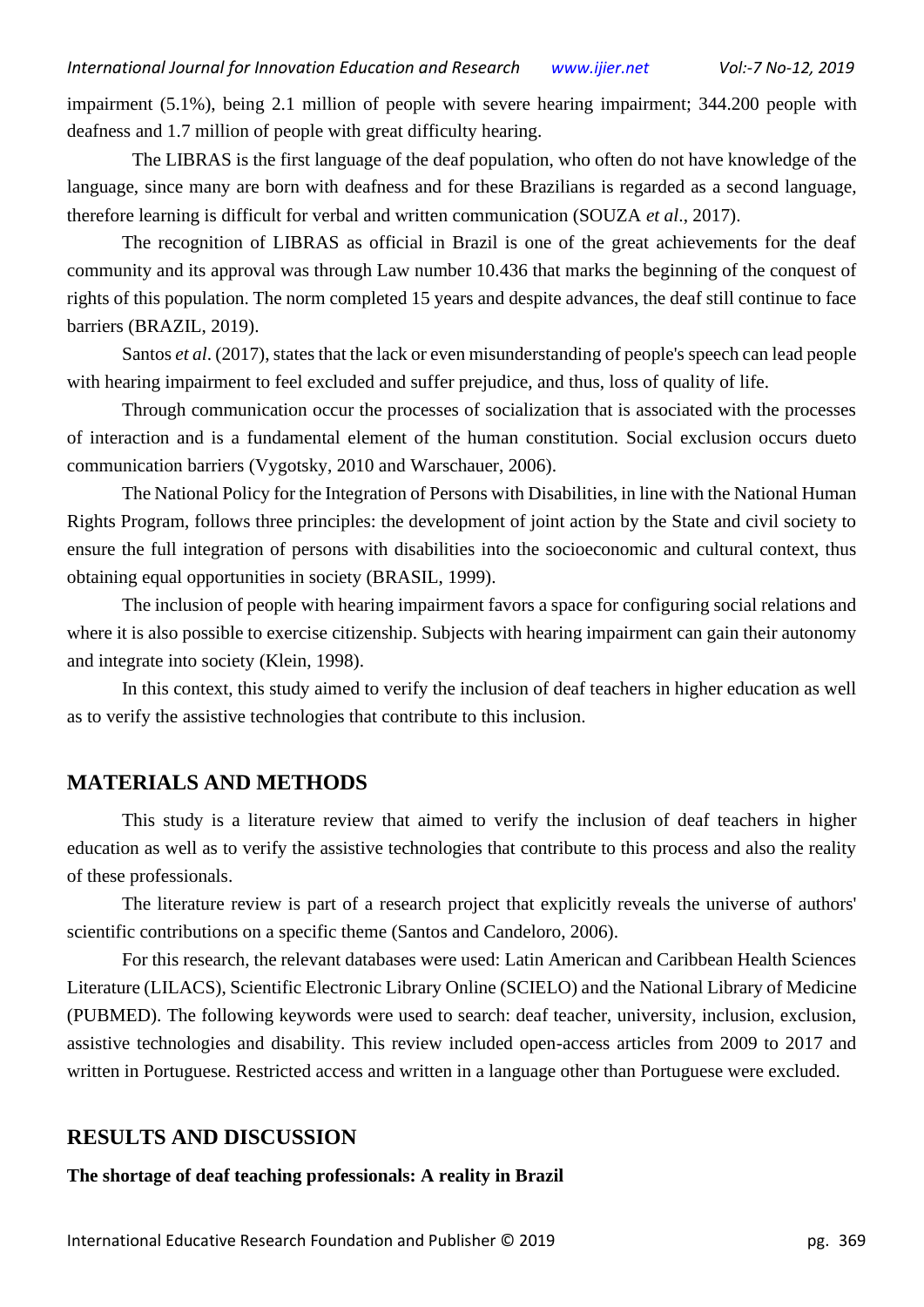The shortage of deaf teaching professionals in Brazil according to Cruz and Dias (2009) is justified due to the difficult schooling of deaf students in access to education and when such access occurs, they hardly reach higher levels of education as undergraduate and postgraduate, considered an essential part of teacher training.

Even so, education can be seen as an inclusive action that gives deaf people a professional performance, inserting them in the labor market and ensuring their status as citizens participating in the social context (CRUZ and DIAS, 2009).

With a focus on the inclusion of deaf people, in 2008, the National Policy for Special Education emerges, which proposes actions to promote access, permanence and participation of students with disabilities in mainstream education up to the highest levels of higher education.

Falcão (2008) evidences that although there is a more generalized movement of inclusion of these students, the inclusive education discourse is generally restricted to the Basic Education, hindering their professional formation.

#### **LIBRAS: An assistive technology for the inclusion of deaf teachers in universities**

The law nº 10.436/2002 states that the federal education system and the state, municipal and Federal District education systems guarantee the inclusion in the courses of Special Education, Speech Therapy and Teaching, in their middle and higher levels, the teaching of Brazilian Sign Language - Libras, as an integral part of the National Curriculum Parameters (PCN), according to current legislation (BRASIL, 2002).

Another inclusion policy instituted in the Federal Educational Institutions was given by decree 5.626/2005, which indicated deaf people as professionals with priority in the teaching of LIBRAS courses, and the training of these professionals should be carried out in Pedagogy or higher normal course, in which LIBRAS and Portuguese written language have constituted languages of instruction, enabling bilingual training.

The teaching of LIBRAS by deaf teachers is described by Wilcox (2005) as the best way for students to know deaf culture and acquire a second language, this fact is due to the natural legitimacy that this professional has (REBOLÇAS, 2009).

#### **The reality of the performance of deaf teachers in higher education**

Despite this inclusion process, there are few studies that report the presence of deaf teachers in higher education, showing that the reality of these professionals is exactly the opposite, as described by Muller (2009) in the study in which a deaf teacher of a higher education institution said that she felt isolated and lonely because of the difficulty in communicating with other teachers, both for exchange of experiences and support in formulating the subject.

In this same study, it is possible to infer that the deaf teacher perceives a strangeness on the part of students, thinking about the way they will establish bonds as well as their doubts about what the didactics, methodology and assessment will be (MULLER, 2009).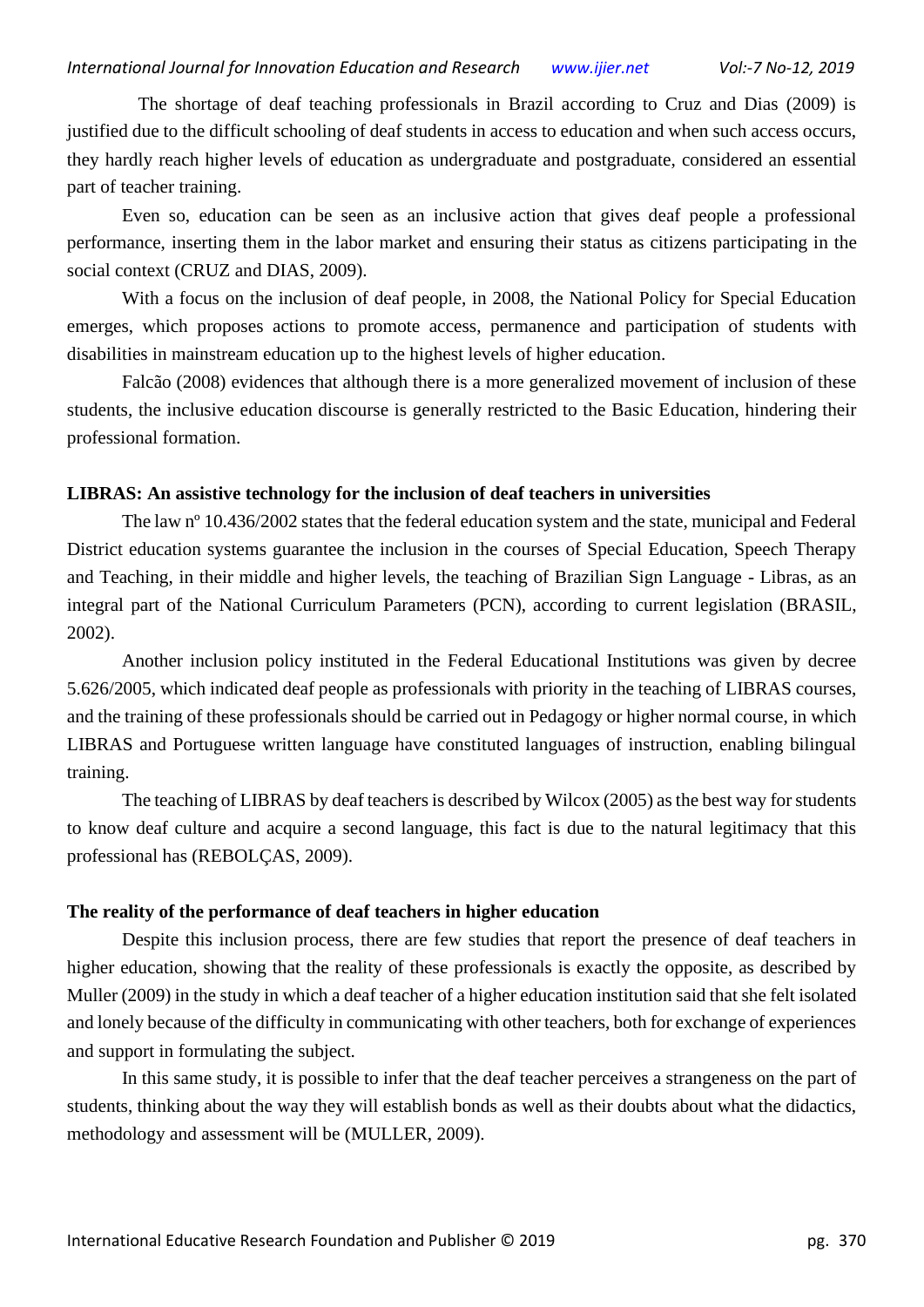#### **CONCLUSION**

According to the reading of the researched articles, public accessibility policies for people with disabilities in higher education exist by virtue of norms and legislation, as well as their inclusion and integration into academic life. However, they require specific linguistic and technological accessibility as required by law (BRASIL, 1999).

The first Public Policies for Educational Inclusion at the university were not aimed at the subject with disabilities who would receive this education, but at the theme involving disability.

In fact, it was through Ordinance/MEC n. 1.793/1994 that inclusion gained strength, considering the offer of the course Ethical-Political-Educational Aspects of the Normalization and Integration of Persons with Special Needs (BRASIL, 1994).

Another highlight is anchored in the Include Program that promotes full access for people with disabilities and aims to integrate these people into academic life, in order to eliminate behavioral, pedagogical, architectural and communication barriers to education.

This review also highlighted the experiences of a teacher who mentioned how isolated and lonely she is in her profession. Among the reasons listed by her, there is the low hiring of a deaf teacher, which ultimately restricts the possibility of discussion and exchange of knowledge between such professionals working in higher education.

There are reports of teachers who, feeling isolated, have desmotivation and end up impairing their involvement in academic activities. The biggest justification for this fact is due to the lack of information exchange with other teachers about events, research and others.

In this context, the researched literature reveals that LIBRAS consists of an efficient and effective assistive technology that can contribute to deaf teaching and its integration, as it is legally recognized and is its own and fundamental language to insert these professionals in dialogic processes.

However, although Libras is a benefit in the teaching-learning processes, a curricular and didactic reformulation that explores not only the image but also the "visual semiotics in everyday educational practice" is needed.

#### **FINAL CONSIDERATIONS**

In the context of higher education, inclusion should not only occur through architectural improvements or information technologies, but also through political, administrative changes and a preparation of professionals from technical and pedagogical areas in the University's daily life.

The development of the deaf requires sign language because it is their language and allows to insert a dialogical process in various social and professional manifestations, since Libras is an efficient and effective tool in higher education teaching, as prescribed by the Federal Law n. 10.436/2002, regulated by Federal Decree n. 5.626/2005.

It is important for society to adapt to the needs of people with disabilities, to share their equal spaces, to accept and respect differences.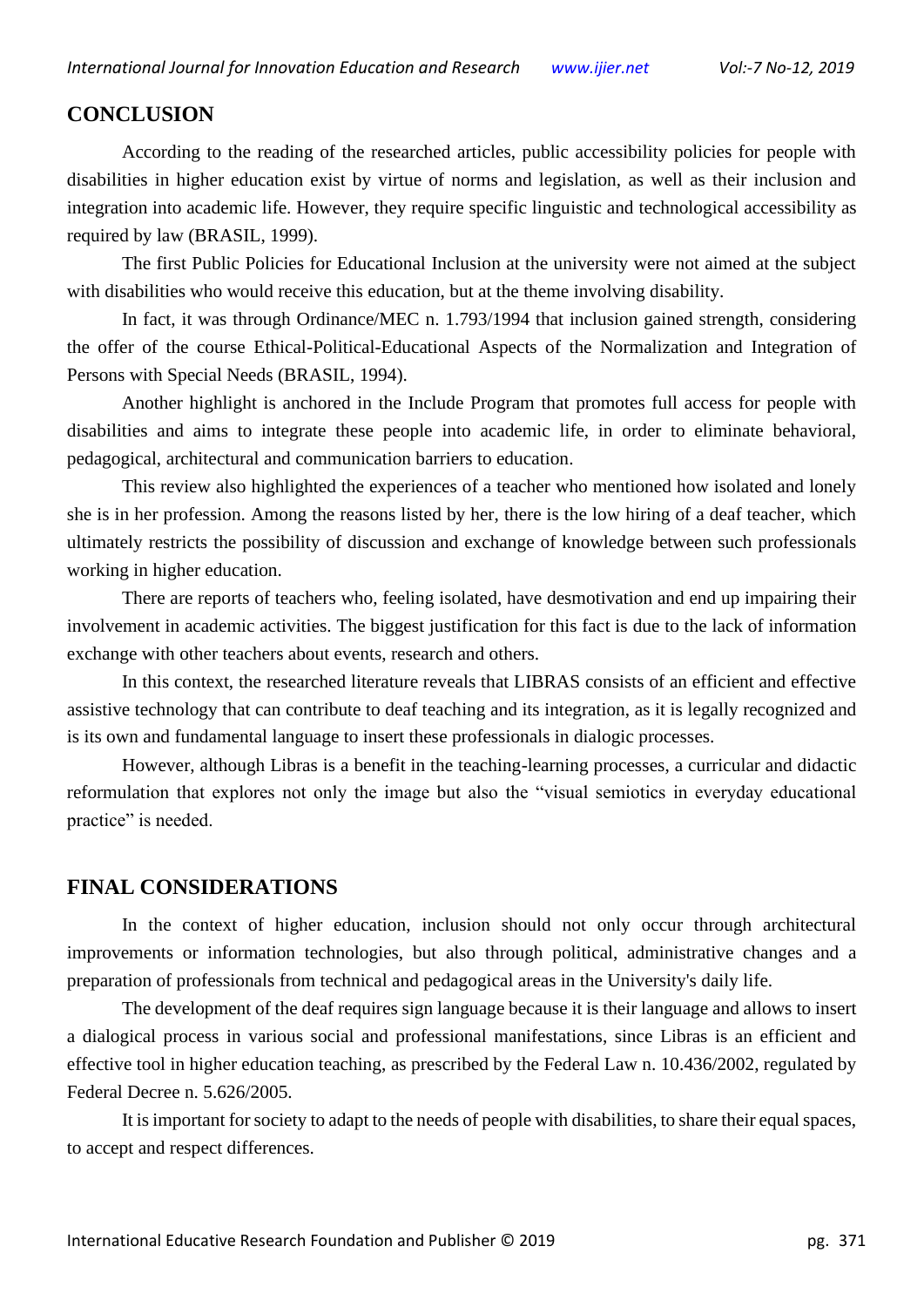### **REFERÊNCIAS**

BRASIL, Ministério da educação e do desporto. Portaria Nº 1.793 de 16 de dezembro de 1994. Brasília: 1994.

BRASIL, Ministério da educação e do desporto. Portaria Nº 1.679 de 02 de dezembro de 1999. Brasília: 1999.

BRASIL. Decreto nº 3.298, 20 de dezembro de 1999. Dispõe sobre a Política Nacional para a Integração da Pessoa Portadora de Deficiência, consolida as normas de proteção, e dá outras providências. Lex:Coletânea de Legislação e Jurisprudência, Brasília, 20 de dezembro de 1999.

BRASIL. Lei n. 10.436, de abril de 2002, art. 4º, que dispõe sob sobre a língua brasileira de sinais. Lex: Coletânea de Legislação e Jurisprudência, Brasília, 24 de abril de 2002.

BRASIL, Presidência da República. Decreto Nº 5.626, de 22 de dezembro de Brasília: PR, 2005.

BRASIL, Ministério da Educação - Secretaria de Educação Especial. Política Nacional de Educação Especial na Perspectiva da Educação Inclusiva. Brasília: MEC, 2008.

BRASIL. (2010). Instituto Brasileiro de Geografia e Estatística. Disponível em: <https://www.ibge.gov.br/estatisticas/sociais/ populacao/9662-censo-demografico-

2010.html?edicao=9749&t=destaques> Acesso em 10/05/2019.

BRASIL. Constituição da República Federativa do Brasil: texto constitucional promulgado em 5 de outubro de 1988, com as alterações determinadas pelas Emendas Constitucionais de Revisão nos 1 a 6/94, pelas Emendas Constitucionais nos 1/92 a 85/2015 e pelo Decreto Legislativo no 186/2008. Lex: Coletânea de Legislação e Jurisprudência Brasília: Senado Federal, Coordenação de Edições Técnicas, 2015.

CONFERÊNCIA NACIONAL DOS DIREITOS DA PESSOA PORTADORA DE DEFICIÊNCIA. Boletim Informativo do Centro de Apoio Operacional das Promotorias de Justiça de Defesa das Pessoas Portadoras de Deficiência e dos Idosos. 2006. Disponível em: SOUSA, R.P.; MIOTA, F.M.; CARVALHO, A.B.G., orgs. Tecnologias digitais na educação. Campina Grande: EDUEPB, 276 p., 2011.

CONSELHO NACIONAL DOS DIREITOS DA PESSOA PORTADORA DE DEFICIÊNCIA. Secretaria Especial dos Direitos da Pessoa com Deficiência. Disponível em: [<https://www.pessoacomdeficiencia.gov.br/app/node>](https://www.pessoacomdeficiencia.gov.br/app/node) Acesso em: junho de 2019.

CRUZ, José Ildon Gonçalves; DIAS, Tarcia Regina da Silveira. Trajetória escolar do surdo no ensino superior: condições e possibilidades. Revista brasileira de educação especial, v.15, n.1, p. 65-80. 2009.

EDIÇÃO BRASIL[.Quase 10 milhões de brasileiros possuem deficiência auditiva.](http://edicaodobrasil.com.br/2017/06/08/quase-10-milhoes-de-brasileiros-possuem-deficiencia-auditiva/) 2019. Disponível em:[<http://edicaodobrasil.com.br/2017/06/08/quase-10-milhoes-de-brasileiros-possuem-deficiencia](http://edicaodobrasil.com.br/2017/06/08/quase-10-milhoes-de-brasileiros-possuem-deficiencia-auditiva/)[auditiva/>](http://edicaodobrasil.com.br/2017/06/08/quase-10-milhoes-de-brasileiros-possuem-deficiencia-auditiva/)

FALCÃO, F.D.C. Educação inclusiva na UERJ: o ingresso de alunos com necessidade educacionais especiais no ensino superior – uma prática em construção. In: MAZZOTTA, M.J.S.; et. al. Temas em educação especial: múltiplos olhares. [s.n.], 2008.

KASPER, D.L.; et. al. Medicina interna de Harrison. 19 ed., Porto Alegre, AMGH, 2017.

Klein, M. (1998). Os discursos sobre surdez, trabalho e educação e a formação do surdo trabalhador. In C. Skliar (Org.). *A surdez: um olhar sobre as diferenças* (pp. 75-91)*.* Porto Alegre: Mediação.